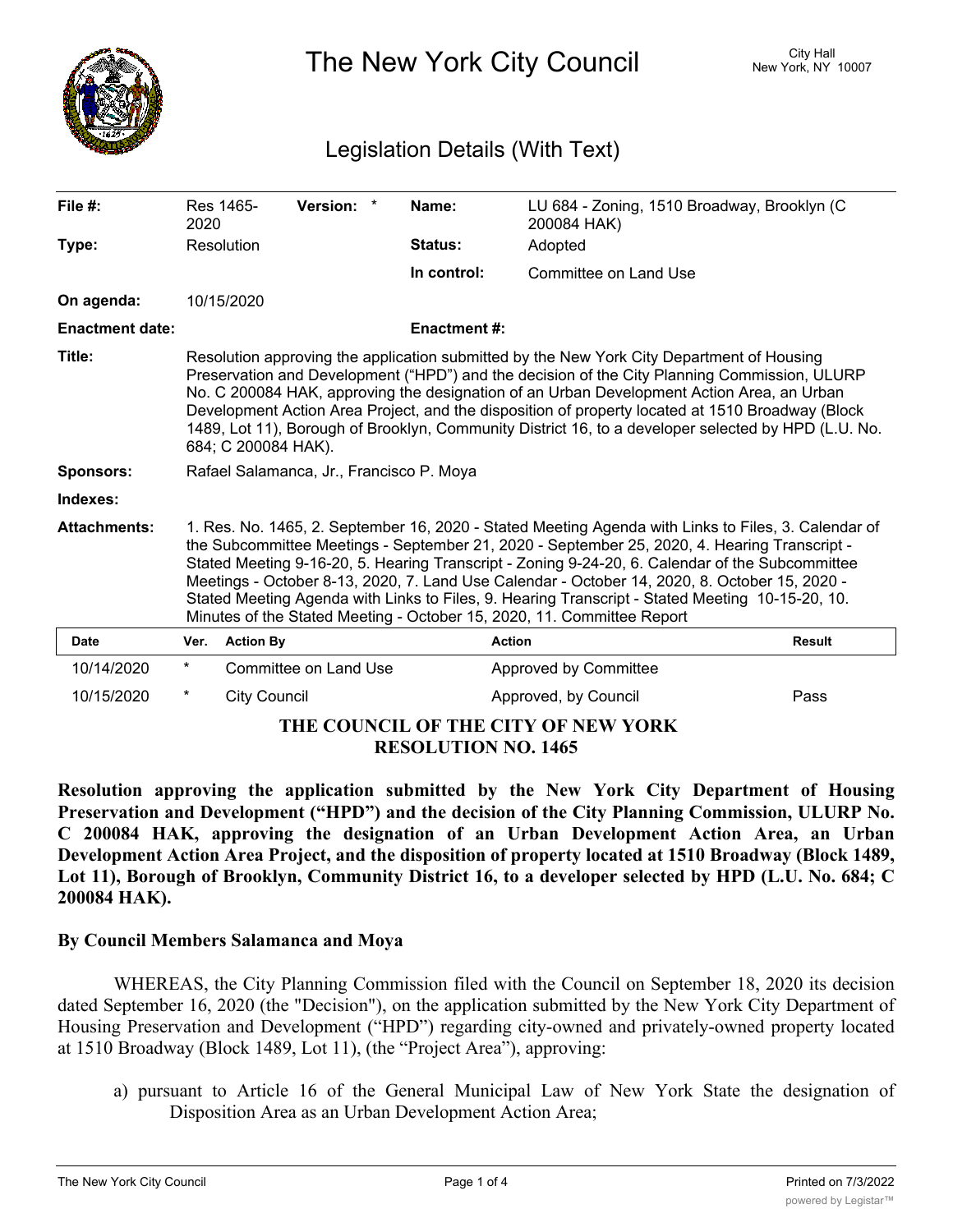- b) pursuant to Article 16 of the General Municipal Law of New York State an Urban Development Action Area Project for the Disposition Area (the "Project"); and
- c) pursuant to Section 197-c of the New York City Charter the disposition of the Disposition Area to a developer to be selected by the New York City Department of Housing Preservation and Development;

which in conjunction with the related actions would facilitate the development of a new mixed-use building with approximately 107 units of affordable housing and commercial space at 1510 Broadway in the Ocean Hill neighborhood of Brooklyn, Community District 16, (ULURP No. C 200084 HAK) (the "Application");

WHEREAS, the Application is related to applications N 200082 ZRK (L.U. No. 682), a zoning text amendment to designate a Mandatory Inclusionary Housing (MIH) area; C 200083 PQK (L.U. No. 683), an acquisition of property by the New York City Department of Citywide Administrative Services (DCAS); and C 200085 ZMK (L.U. No. 685), a zoning map amendment to rezone the project area from R6/C1-3 to R7-1/C2-4;

WHEREAS, the City Planning Commission has certified its unqualified approval of UDAAP pursuant to Article 16 of the General Municipal Law;

WHEREAS, the Decision is subject to review and action by the Council pursuant to Section 197-d of the City Charter;

WHEREAS, by letter dated September 18, 2020 and submitted to the Council on September 18, 2020, HPD submitted its requests (the "HPD Requests") respecting the Application including the submission of the project summary for the Project (the "Project Summary");

WHEREAS, upon due notice, the Council held a public hearing on the Application and Decision and the HPD Requests on September 24, 2020;

WHEREAS, the Council has considered the land use and financial implications and other policy issues relating to the Application; and

WHEREAS, the Council has considered the relevant environmental issues, including the Revised Negative Declaration issued November 21<sup>st</sup>, 2019, which supersedes the Negative Declaration issued October 7  $t<sup>th</sup>$ , 2019, (CEQR No. 19HPD057K) which include an (E) designation to avoid the potential for significant adverse impacts related to hazardous materials and noise (E-536) (the "Revised Negative Declaration");

## RESOLVED:

The Council finds that the action described herein will have no significant impact on the environment as set forth in the (E) Designation (E-536) and Revised Negative Declaration.

Pursuant to Section 197-d of the New York City Charter, based on the environmental determination and the consideration described in the report C 200084 HAK and incorporated by reference herein, and the record before the Council, the Council approves the Decision of the City Planning Commission and the HPD Requests.

Pursuant to Article 16 of the General Municipal Law of the New York State, based on the environmental determination and the consideration described in the report C 200084 HAK and incorporated by reference herein, the Council approves the Decision of the City Planning Commission and the HPD Requests.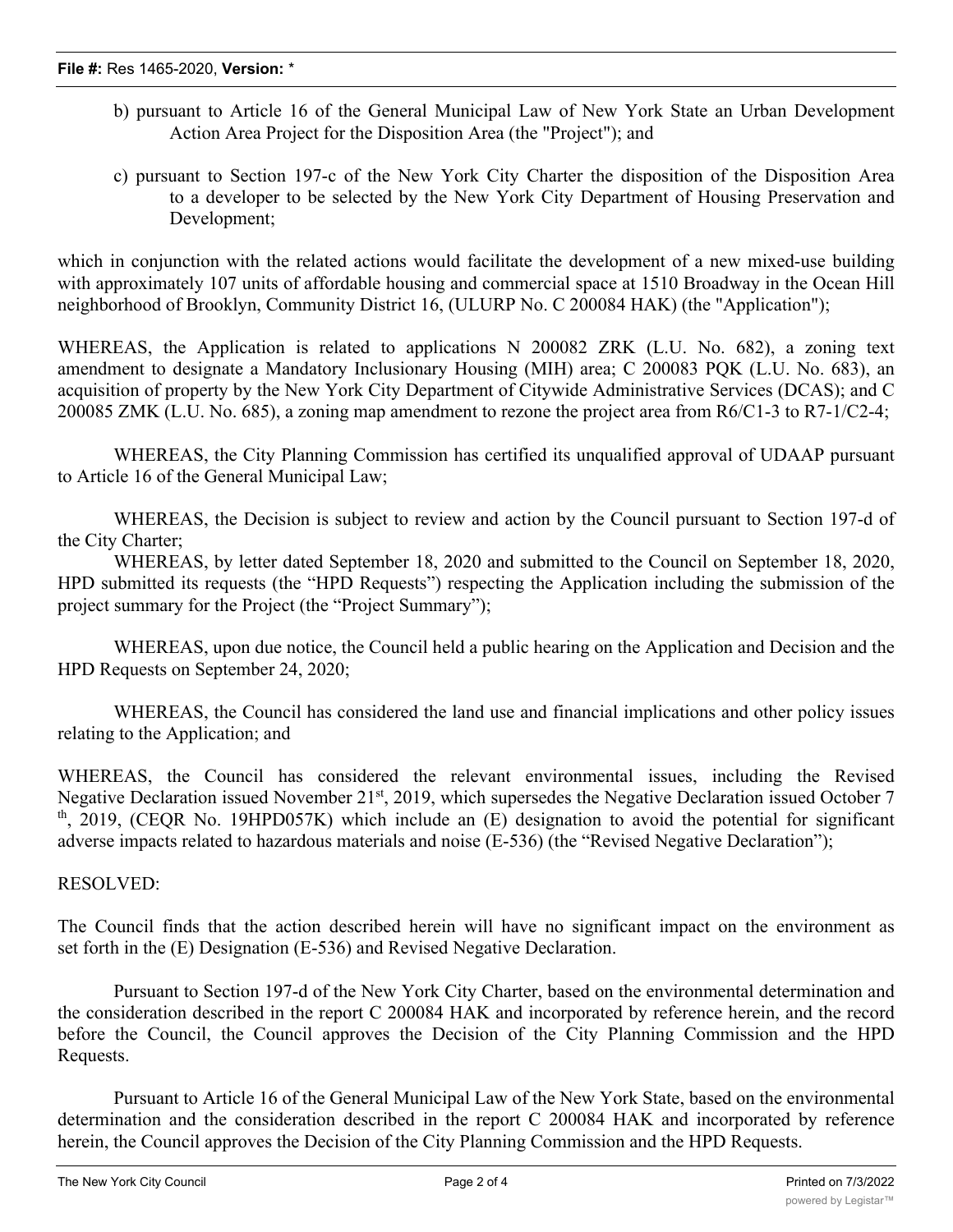### **File #:** Res 1465-2020, **Version:** \*

The Council finds that the present status of the Area tends to impair or arrest the sound growth and development of the City of New York and that a designation of the Project as an urban development action area project is consistent with the policy and purposes stated in Section 691 of the General Municipal Law.

The Council approves the designation of the Area as an urban development action area pursuant to Section 693 of the General Municipal Law.

The Council approves the Project as an urban development action area project pursuant to Section 694 of the General Municipal Law and subject to the terms and conditions of the Project Summary.

The Council approves the disposition of the Disposition Area under Section 197-d of the New York City Charter, to a developer to be selected by the New York City Department of Housing Preservation and Development for the development of the Project consistent with the Project Summary.

### **PROJECT SUMMARY**

| $\mathbf 1$ . |                  |                                                                                                                                                                                                                                                                                                                                | <b>PROGRAM:</b> |  |                                                                            |  |                  | <b>EXTREMELY</b><br>LOW AND LOW INCOME AFFORDABILITY PROGRAM                                                                                          |
|---------------|------------------|--------------------------------------------------------------------------------------------------------------------------------------------------------------------------------------------------------------------------------------------------------------------------------------------------------------------------------|-----------------|--|----------------------------------------------------------------------------|--|------------------|-------------------------------------------------------------------------------------------------------------------------------------------------------|
| 2.            |                  |                                                                                                                                                                                                                                                                                                                                | <b>PROJECT:</b> |  |                                                                            |  |                  | 1510 Broadway                                                                                                                                         |
| 3.            | <b>LOCATION:</b> |                                                                                                                                                                                                                                                                                                                                |                 |  |                                                                            |  |                  |                                                                                                                                                       |
|               |                  | a.                                                                                                                                                                                                                                                                                                                             | <b>BOROUGH:</b> |  |                                                                            |  |                  | Brooklyn                                                                                                                                              |
|               |                  | $\mathbf b$ .                                                                                                                                                                                                                                                                                                                  |                 |  | <b>COMMUNITY DISTRICT:</b>                                                 |  |                  | 16                                                                                                                                                    |
|               |                  | c.                                                                                                                                                                                                                                                                                                                             |                 |  | <b>COUNCIL DISTRICT:</b>                                                   |  |                  | 41                                                                                                                                                    |
| 4.            |                  |                                                                                                                                                                                                                                                                                                                                | 11              |  | 1510 Broadway<br><b>BASIS OF DISPOSITION PRICE:</b>                        |  | d.<br><b>LOT</b> | <b>DISPOSITION AREA:</b><br><b>BLOCK</b><br><b>ADDRESS</b><br>1489<br>Nominal.<br>Sponsor will pay one dollar per lot and deliver a note and mortgage |
|               |                  | for the remainder of the appraised value ("Land Debt"). For a<br>period of at least thirty (30) years following completion of<br>construction, the Land Debt or the City's capital subsidy may be<br>repayable out of resale or refinancing profits. The remaining<br>balance, if any, may be forgiven at the end of the term. |                 |  |                                                                            |  |                  |                                                                                                                                                       |
| 5.            |                  |                                                                                                                                                                                                                                                                                                                                |                 |  | <b>TYPE OF PROJECT:</b>                                                    |  |                  | <b>New Construction</b>                                                                                                                               |
| 6.            |                  |                                                                                                                                                                                                                                                                                                                                |                 |  | <b>APPROXIMATE NUMBER OF BUILDINGS:</b>                                    |  |                  | $\mathbf 1$                                                                                                                                           |
| 7.            |                  |                                                                                                                                                                                                                                                                                                                                |                 |  | <b>APPROXIMATE NUMBER OF UNITS:</b><br>units, plus 1 superintendent's unit |  |                  | 107 dwelling                                                                                                                                          |